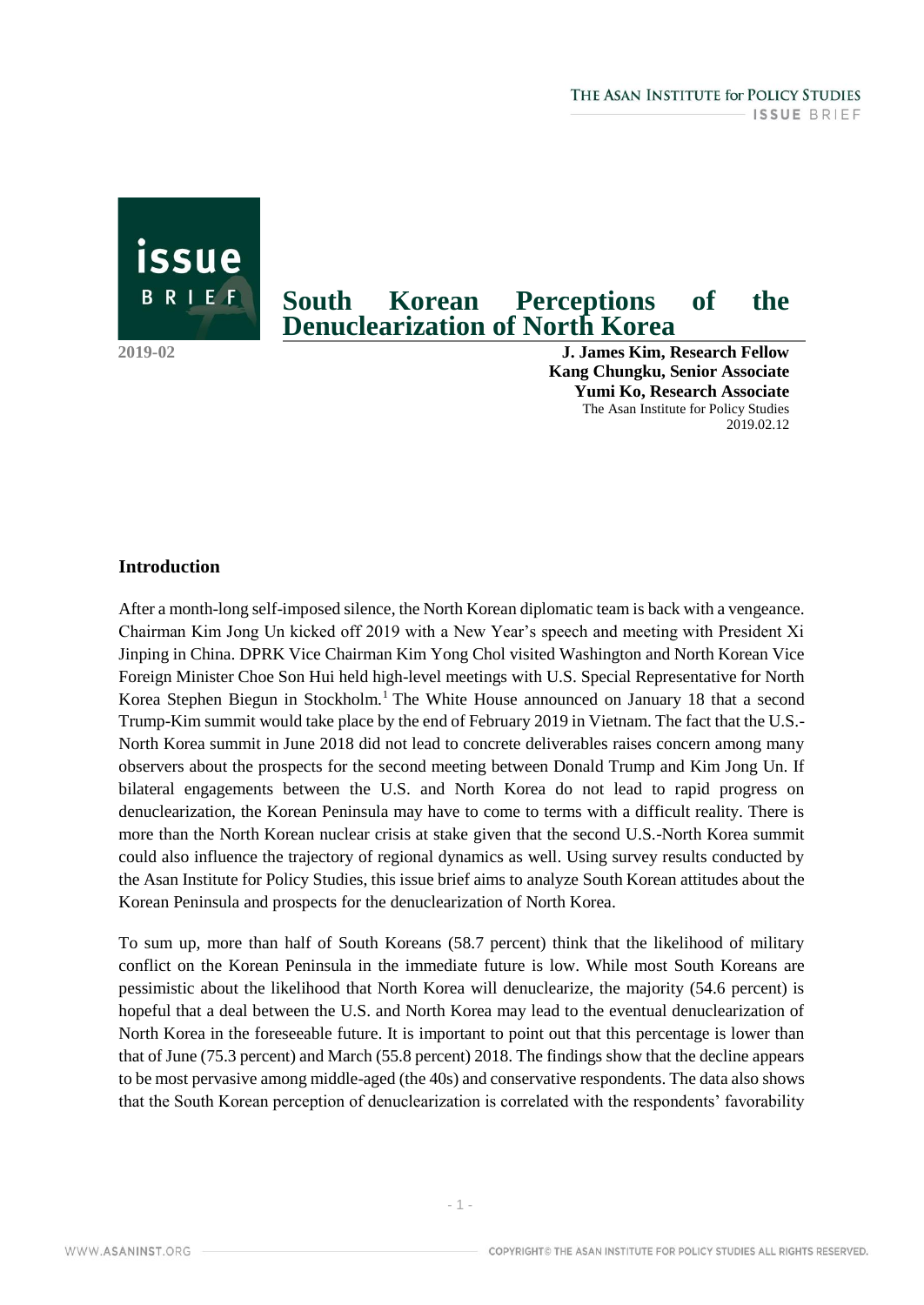of specific countries and leaders, which suggests that the South Korean public perception about denuclearization is potentially sensitive to the geopolitical climate and the external environment.

## **Awareness of the Situation on the Korean Peninsula**

2018 was a turning point for the Korean Peninsula in that it ushered in a new era of engagement with North Korea. The two Koreas participated in the Winter Olympics, held series of bilateral summits, and opened the inter-Korean liaison office in Kaesong. However, engagement with North Korea was neither always smooth nor linear. The U.S.-North Korea summit on June 12 did not deliver concrete results and diplomacy stalled for the remainder of 2018.

From the public's point of view, however, the situation was more favorable in 2018 than in previous years. First, 58.7 percent of respondents said the likelihood of military conflict on the Korean Peninsula was low (Figure 1). In contrast, only one-sixth (10.3 percent) said the likelihood of military conflict on the Korean Peninsula was extremely likely while 26.2 percent said it was moderately likely.

## **Figure 1: Awareness of Situation on the Korean Peninsula: Likelihood of Military Conflict (%)**



On a zero-to-ten scale, 31.4 percent of respondents said military conflict on the Korean Peninsula is not likely at all (0). Although negotiations with North Korea have failed in the past and the second U.S.-North Korea summit could shift the direction of talks on denuclearization, the overall public opinion regarding the North Korean situation remains relatively optimistic. The results imply that the reduction of North Korean nuclear threat, expectations for the bilateral negotiations between the U.S.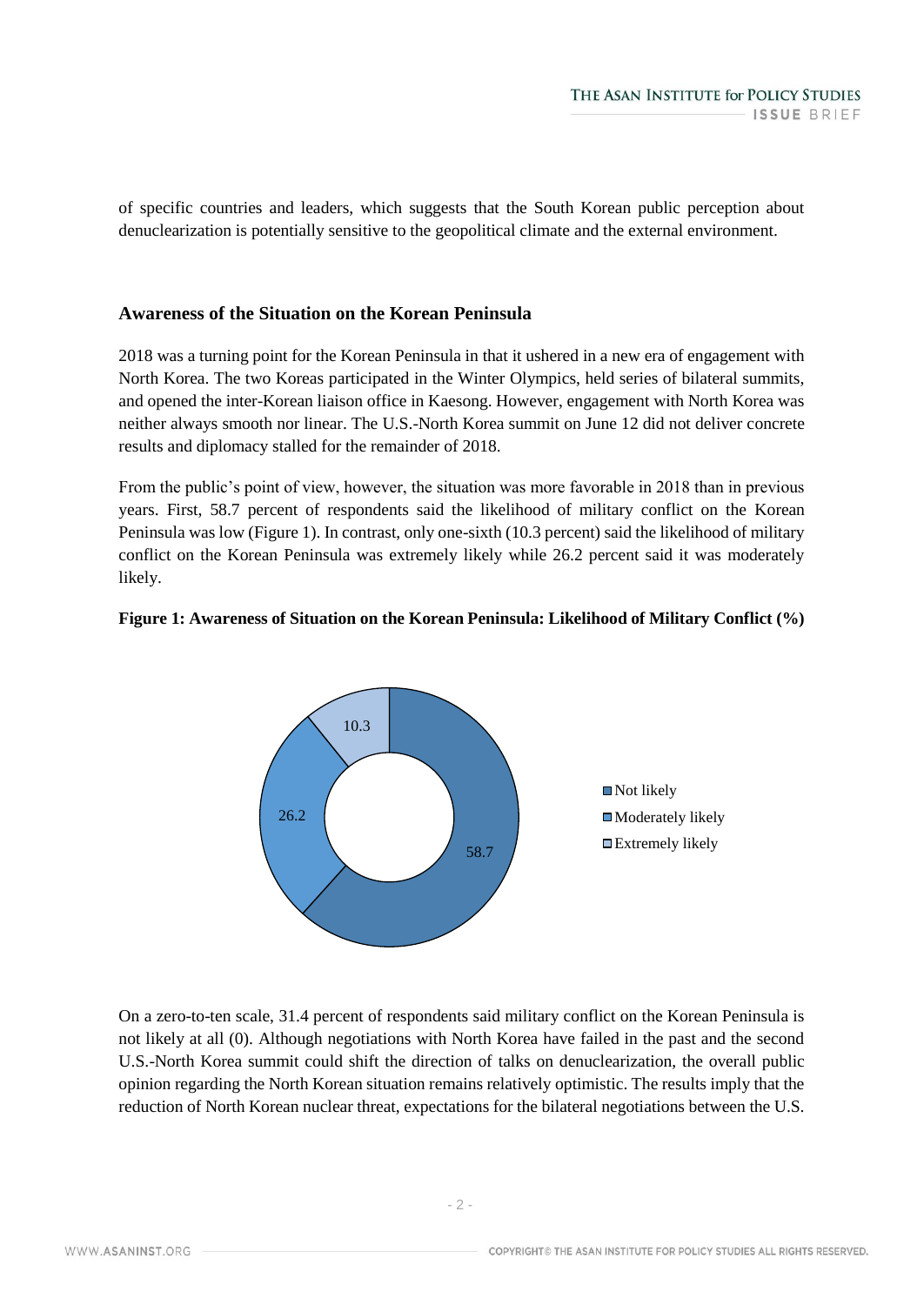and North Korea, and the improvement in inter-Korean relations are three factors that determine public perception about the security status of the Korean Peninsula.

Next, we also asked about the likelihood of North Korea giving up its nuclear weapons. Since 2010, the Asan Institute for Policy Studies has been collecting survey data on the possibility of North Korea giving up its nuclear weapons (Figure 2).<sup>2</sup> For much of this time period, the likelihood that North Korea will give up its nuclear weapons was never higher than 10.3 percent. 2018 is the first year that this figure hit a record 25 percent. The improved situation on the Korean Peninsula appears to have raised South Korean expectation about denuclearization. North Korea has not tested any missiles or nuclear devices in 2018 and diplomatic engagement between North Korea, South Korea, the U.S., Japan, China, and Russia is in full swing. Despite all this, a sizable supermajority still thinks that denuclearization is not likely (75 percent).



**Figure 2: Likelihood of the Denuclearization of North Korea (%)**

When asked, however, what they thought about the talks leading to a denuclearization effort, a majority (54.3 percent) of South Koreans stated that North Korea can be denuclearized in the foreseeable future. This figure is decidedly lower in January 2019 compared to March and June 2018. This suggests that the South Koreans are generally optimistic but the overall perception in 2019 is worse than it was in June 2018. In early 2018, inter-Korean relations improved following the Winter Games in PyeongChang and the Trump administration expressed a desire to hold a summit with Kim Jong Un. In March 2018, 55.8 percent of South Koreans predicted that North Korea would denuclearize in the near future. After the Singapore Summit in June, the South Korean outlook on denuclearization turned decidedly more positive (75.3 percent). However, there appears to have been a change in public opinion as a result of the lull in diplomacy after the Singapore Summit. This is somewhat surprising given that some media reports suggest that North Korea has taken steps to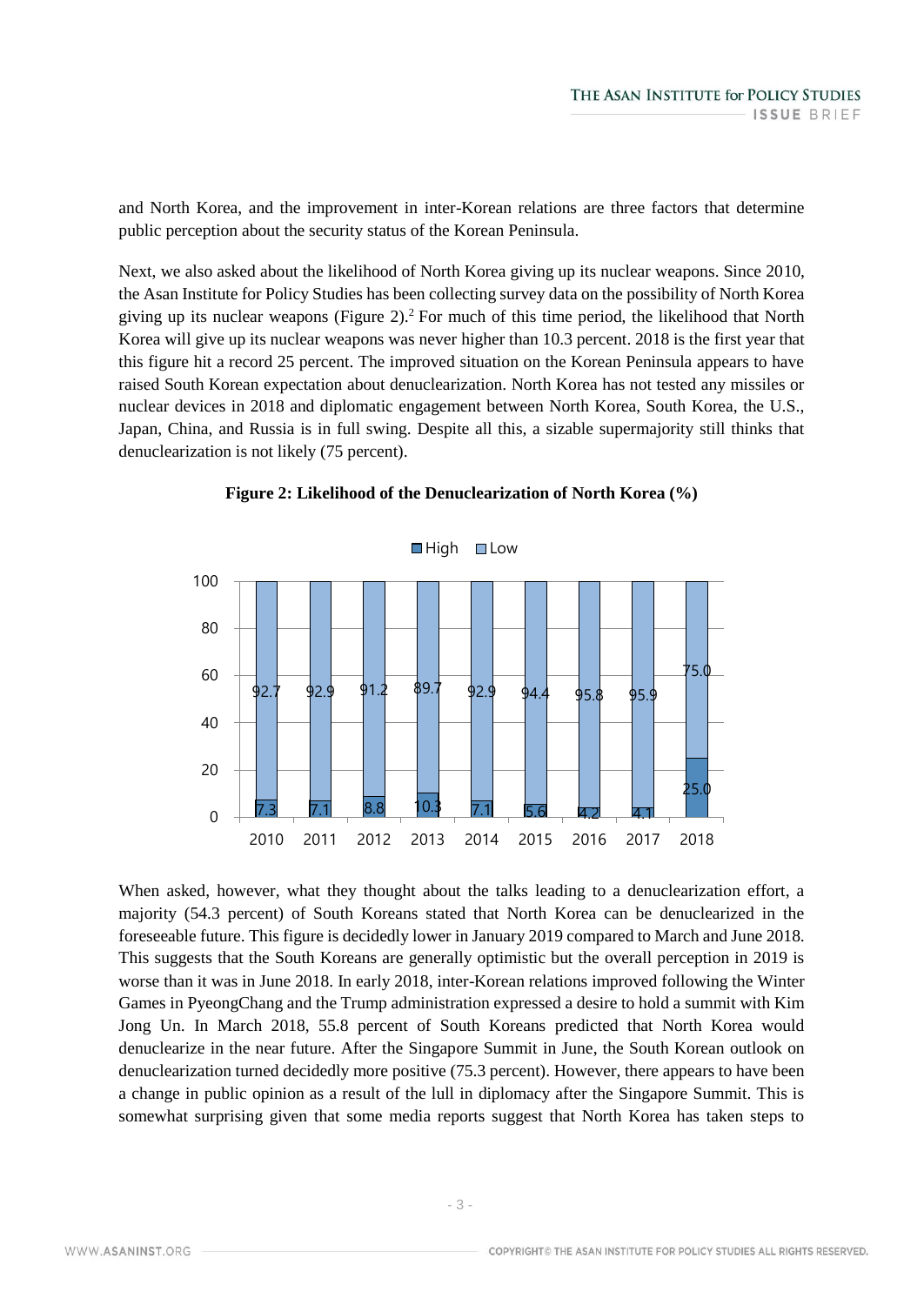suspend tests, dismantle the Punggye-ri nuclear test site and permanently shut down the Tongchangri missile test facility. Although the second U.S.-North Korea summit has been announced for the end of February 2019, survey results in January 2019 suggest that South Koreans have become more pessimistic about denuclearization.

|                                           | 2018  |      | 2019           |
|-------------------------------------------|-------|------|----------------|
|                                           | March | June | <b>January</b> |
| Will denuclearize                         | 55.8  | 75.3 | 54.6           |
| Will not denuclearize                     | 23.7  | 10.2 | 25.2           |
| <b>Don't know/ Refused to answer</b> 20.5 |       | 14.5 | 20.2           |

| Table 1: Prospects for the Denuclearization of North Korea 2018-2019 <sup>3</sup> (%) |  |  |  |  |  |  |  |
|---------------------------------------------------------------------------------------|--|--|--|--|--|--|--|
|---------------------------------------------------------------------------------------|--|--|--|--|--|--|--|

Our findings also show that this trend is fairly consistent across all ages and ideology, but the most notable increase was among conservatives and respondents in their 40s. In particular, when we examine the results by age, we see that the increase in pessimism was greatest among those in their 40s. The increase was four-fold among those in their 40s – 5.7 percent in June 2018 to 23.8 percent in January 2019. The results imply that as diplomacy took a back seat for much of the second half of 2018, individuals in their 40s held unreasonably high expectations about denuclearization; this explains the greater disappointment in January 2019.

We also found that conservatives tended to be more pessimistic than moderates or progressives with 41.4 percent of conservatives stating in January 2019 that North Korea will not denuclearize. This is a two-fold increase from 17.5 percent in June 2018. Again, this data shows that denuclearization is perhaps the single most important issue for the conservatives and there appears to have been heightened expectation among conservatives about this prospect as a result of the Singapore Summit. But the lack of follow-through appears to have contributed to the disappointment in January 2019.

## **Table 2: Level of Pessimism toward the Denuclearization of North Korea by Age and Ideology<sup>4</sup> (%)**

|              |         | 2018         |             |                |
|--------------|---------|--------------|-------------|----------------|
|              |         | <b>March</b> | June        | <b>January</b> |
| <b>Total</b> |         | 23.7         | 10.2        | 25.2           |
| Age          | 20s     | 20.3         | 8.9         | 19.6           |
|              | 30s     | 24.8         | 10.6        | 20.4           |
|              | <br>40s | <u>25.6</u>  | <br><br>5.7 | 23.8           |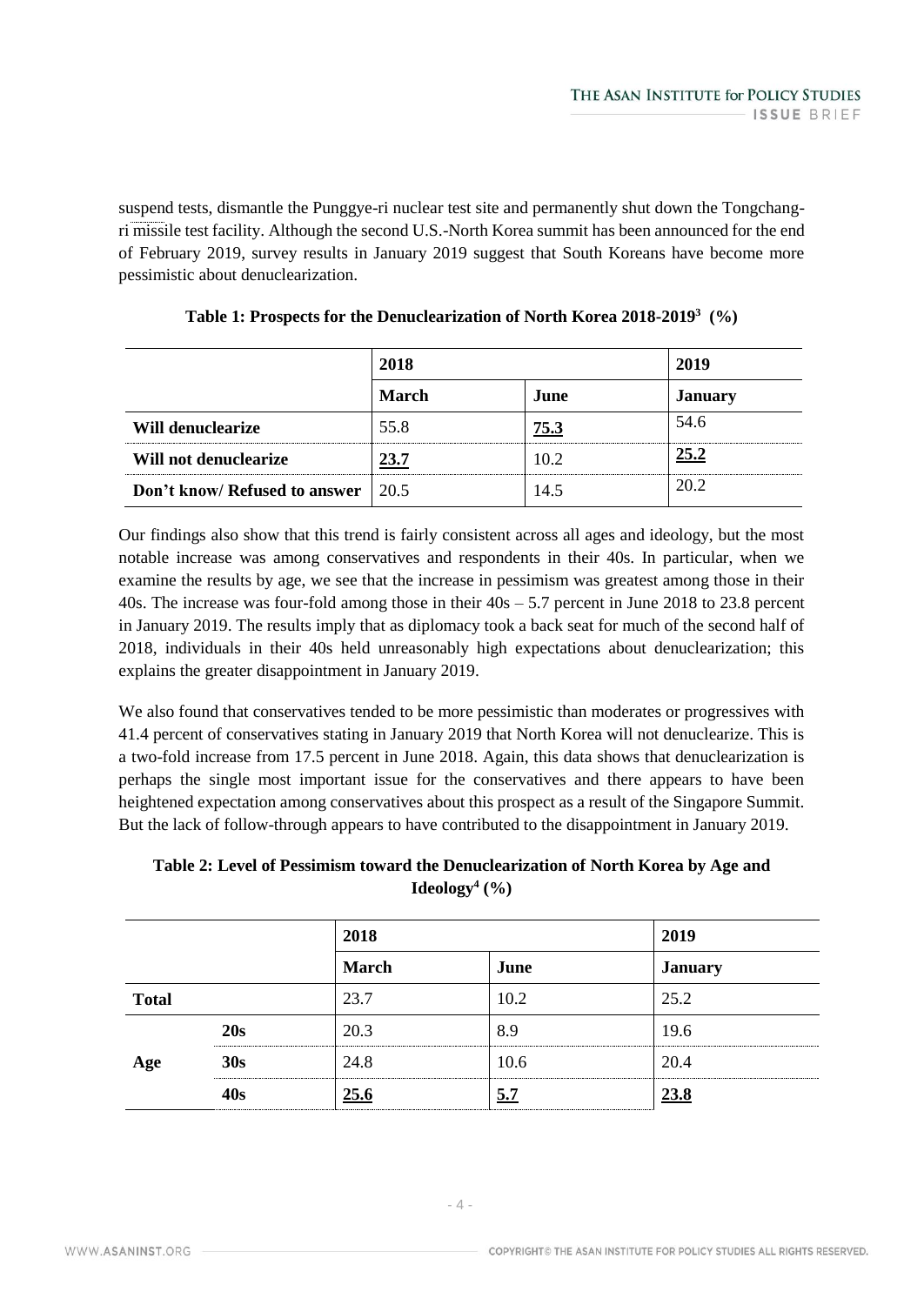|                 | 50s                        | 23.2 | 12.6 | 29.3 |  |
|-----------------|----------------------------|------|------|------|--|
|                 | 60s and older $\vert$ 24.3 |      | 12.6 | 29.8 |  |
| <b>Ideology</b> | <b>Progressive</b>         | 18.9 |      | 15.0 |  |
|                 | Moderate                   | 23.7 | 12.1 | 23.4 |  |
|                 | Conservative               | 30.8 |      |      |  |

## **The Prospect for Denuclearization and Favorability**

Interesting patterns can also be found when we look for a correlation between prospect for denuclearization and South Korean public sentiment about neighboring countries and their respective leaders. In particular, there is a positive correlation between the level of optimism and the favorability ratings of the U.S. and North Korea. This is because the prospect for denuclearization is linked to progress on the diplomatic front.

When analyzing the results, the average favorability ratings for the U.S. and North Korea and their respective leaders were categorized into two groups (i.e. "high" and "low"). South Korean prospects for denuclearization were more clearly divided along the favorability ratings for North Korea and Kim Jong Un. There was a positive correlation between the South Korean level of optimism for denuclearization and the favorability ratings for North Korea and Kim. In the survey, only 51.6 percent of South Koreans who held low favorability of North Korea said there would be denuclearization. On the other hand, 81 percent of those who favored North Korea were optimistic about denuclearization. 54.4 percent of those who had low favorability of Chairman Kim was optimistic about denuclearization. Results show a 30 percentage point difference in the level of optimism between those who have different favorability ratings for North Korea and Chairman Kim.

On the contrary, the results show a negative relationship between prospects for denuclearization and favorability of the U.S. and President Trump. That is, the higher the level of hostility toward the U.S. and President Trump, the higher the level of optimism about denuclearization. However, the magnitude of the relationship between favorability and prospects for denuclearization is lower for the U.S. and President Trump in comparison to the results shown for North Korea and Kim Jong Un. 62.8 percent of South Koreans who favored the U.S. were optimistic about denuclearization and 74 percent of those who did not favor the U.S. were optimistic about denuclearization. The difference in the level of optimism was 10 percent. For President Trump, the difference between the two groups was within the margin of error.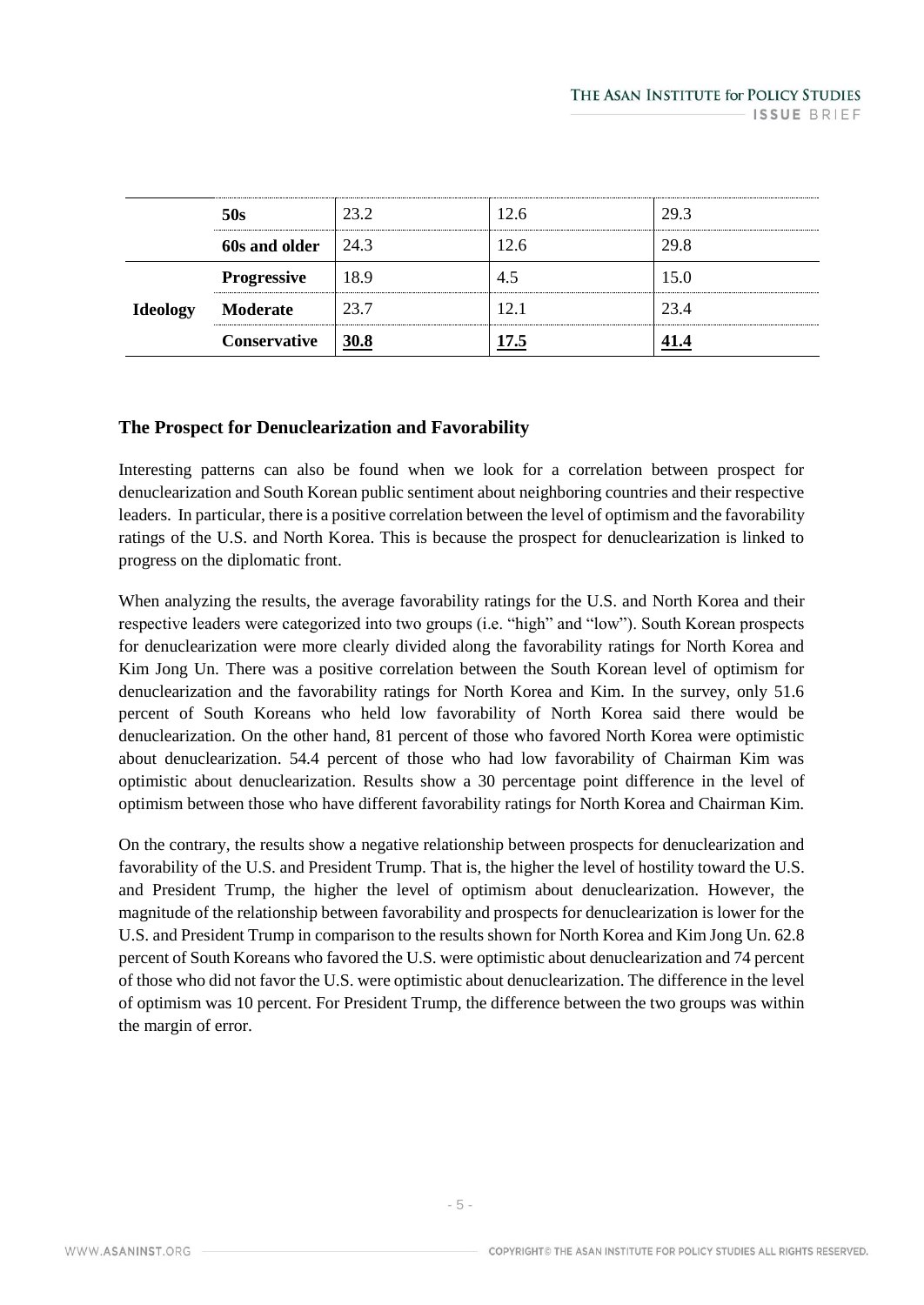|                                               | Low/High    | Will not denuclearize Will denuclearize |             | <b>Test Value</b>                    |  |
|-----------------------------------------------|-------------|-----------------------------------------|-------------|--------------------------------------|--|
| <b>United States</b><br>$(n=797)$             | Low         | 26.0                                    | 74.0        | $x^2 = 11.484$<br>$df=2$<br>$p=.001$ |  |
|                                               | <b>High</b> | 37.2                                    | 62.8        |                                      |  |
| <b>President</b><br>Donald Trump<br>$(n=798)$ | Low         | 30.7                                    | 69.3        |                                      |  |
|                                               | <b>High</b> | 31.9                                    | 68.1        | n.s.                                 |  |
| <b>North Korea</b><br>$(n=800)$               | Low         | 48.4                                    | 51.6        | $x^2 = 78.093$<br>$df=2$<br>$p=.000$ |  |
|                                               | <b>High</b> | 19.0                                    | <b>81.0</b> |                                      |  |
| Chairman Kim<br>Jong-un<br>$(n=799)$          | Low         | 45.6                                    | 54.4        | $x^2 = 81.921$                       |  |
|                                               | <b>High</b> | 15.9                                    | 84.1        | $df=2$<br>$p = .000$                 |  |

## **Table 3: Prospects for Denuclearization by Favorability Ratings of Countries and their Leaders<sup>5</sup> (%)**

These results suggest three findings in terms of South Korean prospects for denuclearization. First, South Koreans that are optimistic about prospects of denuclearization tend to favor North Korea and Kim Jong Un (or do not favor the U.S. and President Trump). Second, the linkage between favorability of countries/leaders and prospects for denuclearization is stronger for North Korea and Kim Jong Un rather than the U.S. and Donald Trump.<sup>6</sup> This further implies that South Korean assessment of Kim Jong Un and North Korea may also change based on their outlook on denuclearization. Third, there is a stronger correlation between the favorability rating of the U.S. and prospects for denuclearization compared to that of denuclearization and Donald Trump. This is understandable since South Korean perception about the U.S. and Donald Trump do not necessarily coincide over time.<sup>7</sup>

## **Conclusion**

There is yet to be concrete progress on denuclearization of North Korea since the first U.S.-North Korea summit in June 2018. Talks between the U.S. and North Korea have stalled due to disagreements about the sequencing of denuclearization and sanctions relief. However, South Koreans appear generally optimistic about the situation on the Korean Peninsula with 58.7 percent of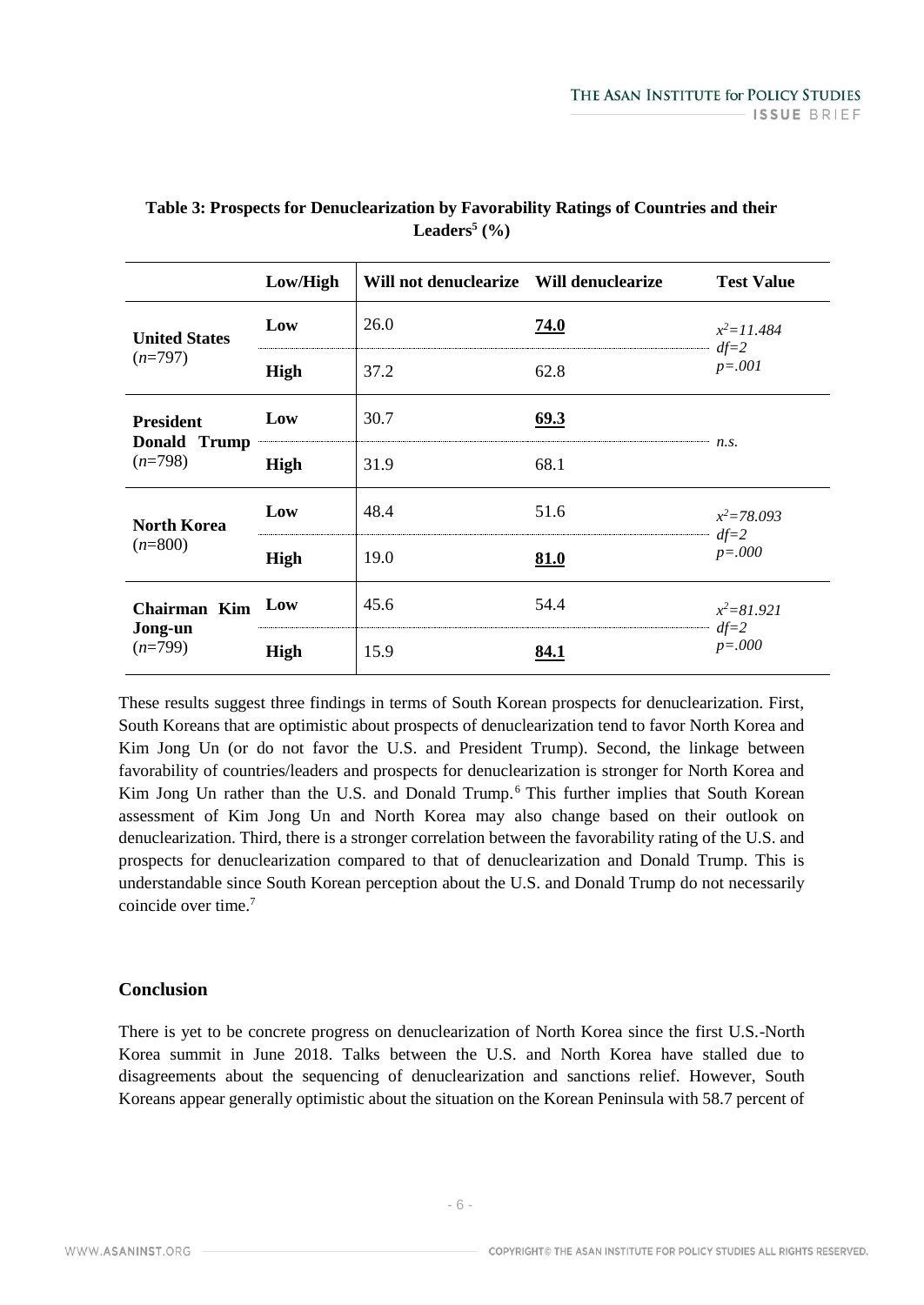South Koreans believing that the likelihood of military conflict on the Korean Peninsula is low. This is because 1) the North Korean nuclear and missile threats are not as apparent, 2) South Korean expectations about the U.S.-North Korea summits is higher, and 3) inter-Korean relations have drastically improved in 2018.

However, the findings also show that South Korean public perception can shift depending on the general mood and changes in the overall situation on the Korean Peninsula. Considering the fact that denuclearization of North Korea is likely to be a long and grueling process, using public opinion to outline the administration's policy on North Korean diplomacy is less than ideal. Rather the Moon administration should seek a more pragmatic approach that prioritizes principles rather than political expediency.

## **Appendix**

## **Survey Methodology**

Sample size: 1,000 respondents over the age of 19

Margin of error:  $\pm 3.1\%$  at the 95% confidence level

Survey method: Random Digit Dialing (RDD) for mobile and landline phones

Period: See footnote of each figure/table

Organization: Research & Research

## **Asan Annual Surveys**

## **2010**

Sample size: 2,000 respondents over the age of 19

Margin of error:  $\pm 2.19\%$  at the 95% confidence level

Survey method: Mixed-Mode Survey employing RDD for mobile phones and online survey

Period: August 16 – September 17, 2010

Organization: Media Research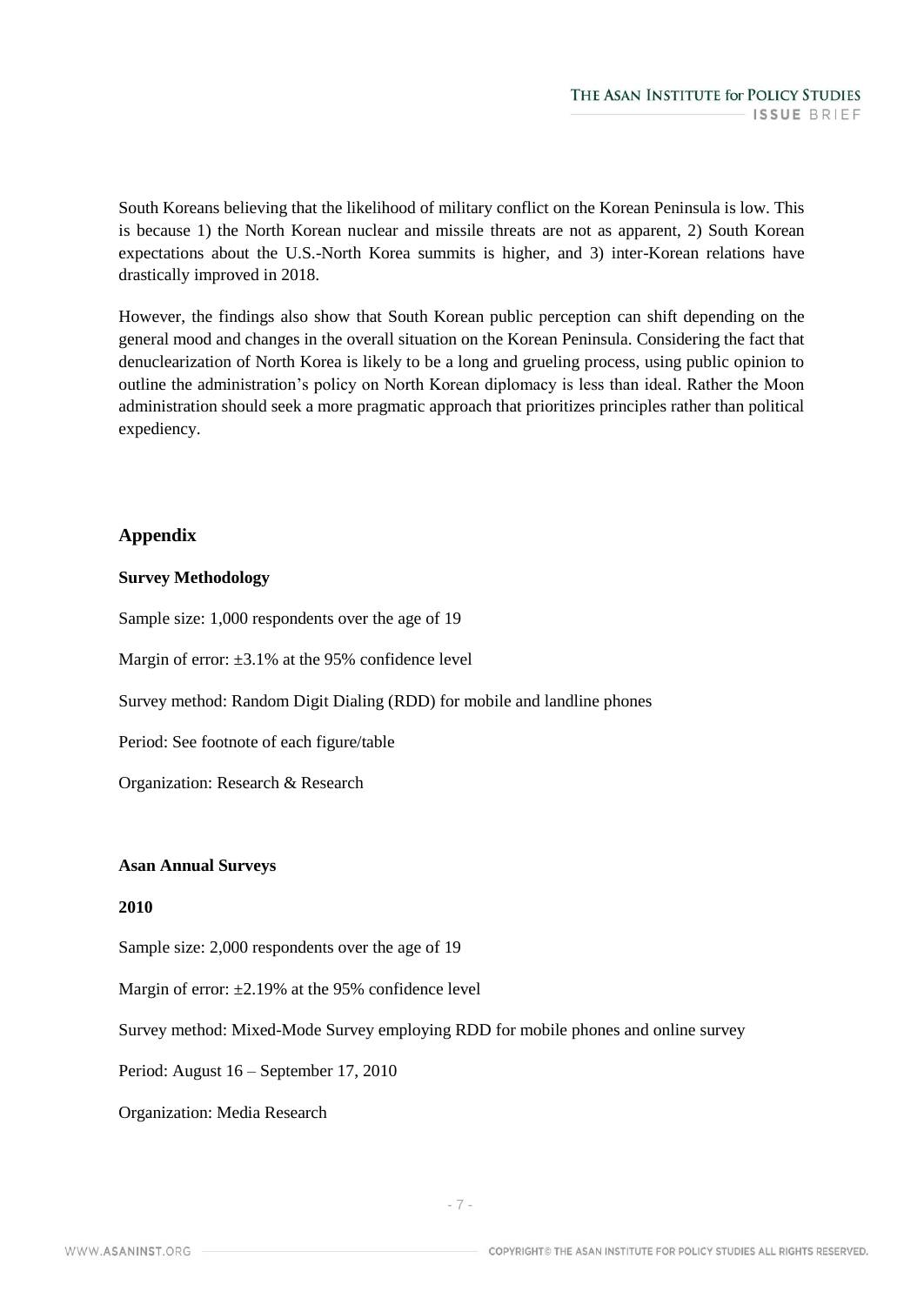#### **2011**

Sample size: 2,000 respondents over the age of 19

Margin of error:  $\pm 2.19\%$  at the 95% confidence level

Survey method: Mixed-Mode Survey employing RDD for mobile and landline telephones

Period: August 26 – October 4, 2011

Organization: EmBrain

#### **2012**

Sample size: 1,500 respondents over the age of 19

Margin of error:  $\pm 2.5\%$  at the 95% confidence level

Survey method: RDD for mobile and landline telephones and online survey

Period: September 24 – November 1, 2012

Organization: Media Research

#### **2013**

Sample size: 1,500 respondents over the age of 19

Margin of error:  $\pm 2.5\%$  at the 95% confidence level

Survey method: RDD for mobile and landline telephones and online survey

Period: September 4 – September 27, 2013

Organization: Media Research

## **2014**

Sample size: 1,500 respondents over the age of 19

WWW.ASANINST.ORG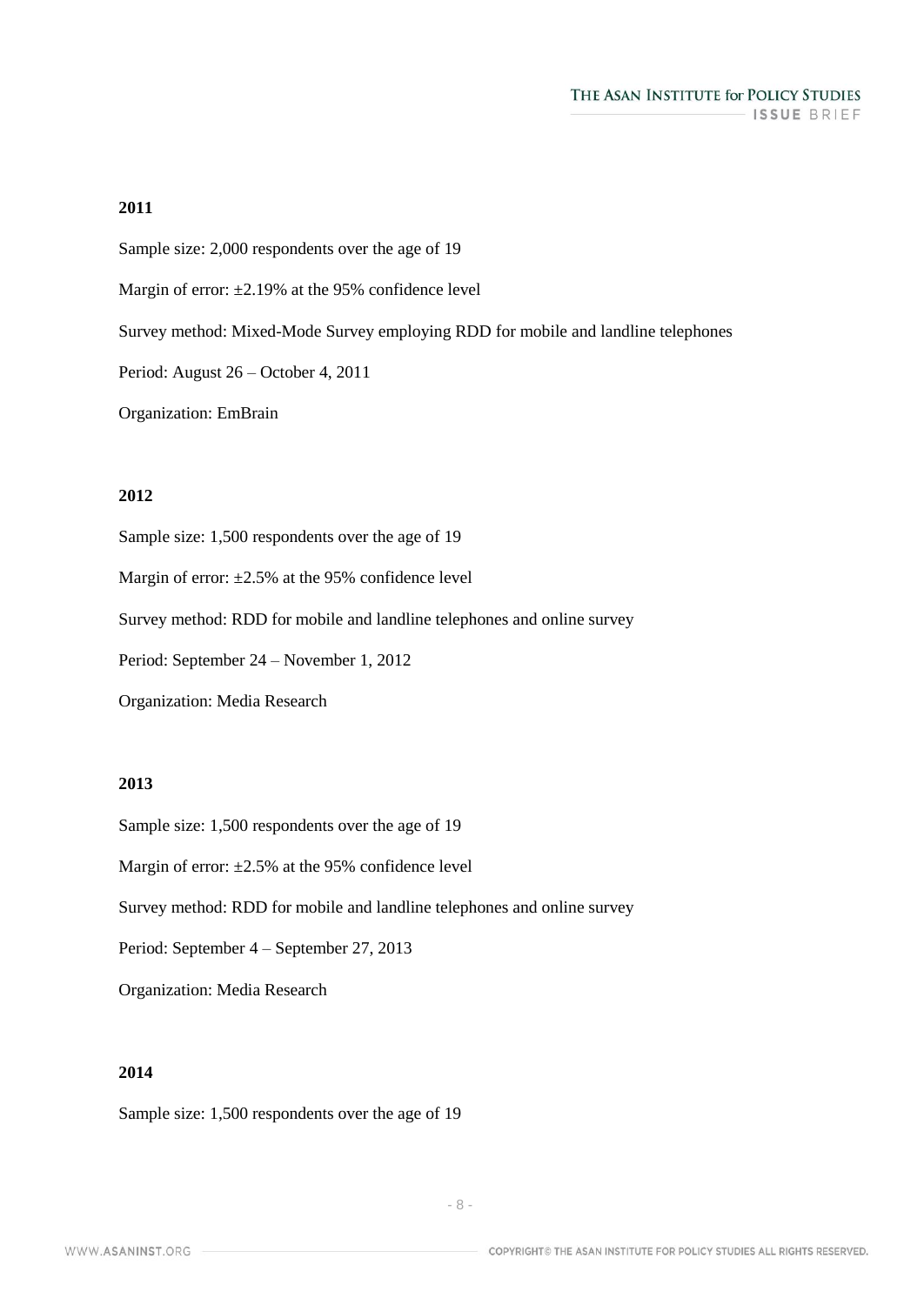#### THE ASAN INSTITUTE for POLICY STUDIES ISSUE BRIEF

Margin of error:  $\pm 2.5\%$  at the 95% confidence level

Survey method: RDD for mobile and landline telephones and online survey

Period: September 1 – September 17, 2014

Organization: Media Research

#### **2015**

Sample size: 1,500 respondents over the age of 19 Margin of error:  $\pm 2.5\%$  at the 95% confidence level Survey method: RDD for mobile and landline telephones and online survey Period: September 2 – September 30, 2015

Organization: Media Research

#### **2016**

Sample size: 1,500 respondents over the age of 19

Margin of error:  $\pm 2.5\%$  at the 95% confidence level

Survey method: RDD for mobile and landline telephones and online survey

Period: September 9 – October 14, 2016

Organization: Media Research

## **2017**

Sample size: 1,200 respondents over the age of 19

Margin of error:  $\pm 2.8\%$  at the 95% confidence level

Survey method: RDD for mobile and landline telephones, online survey, and fax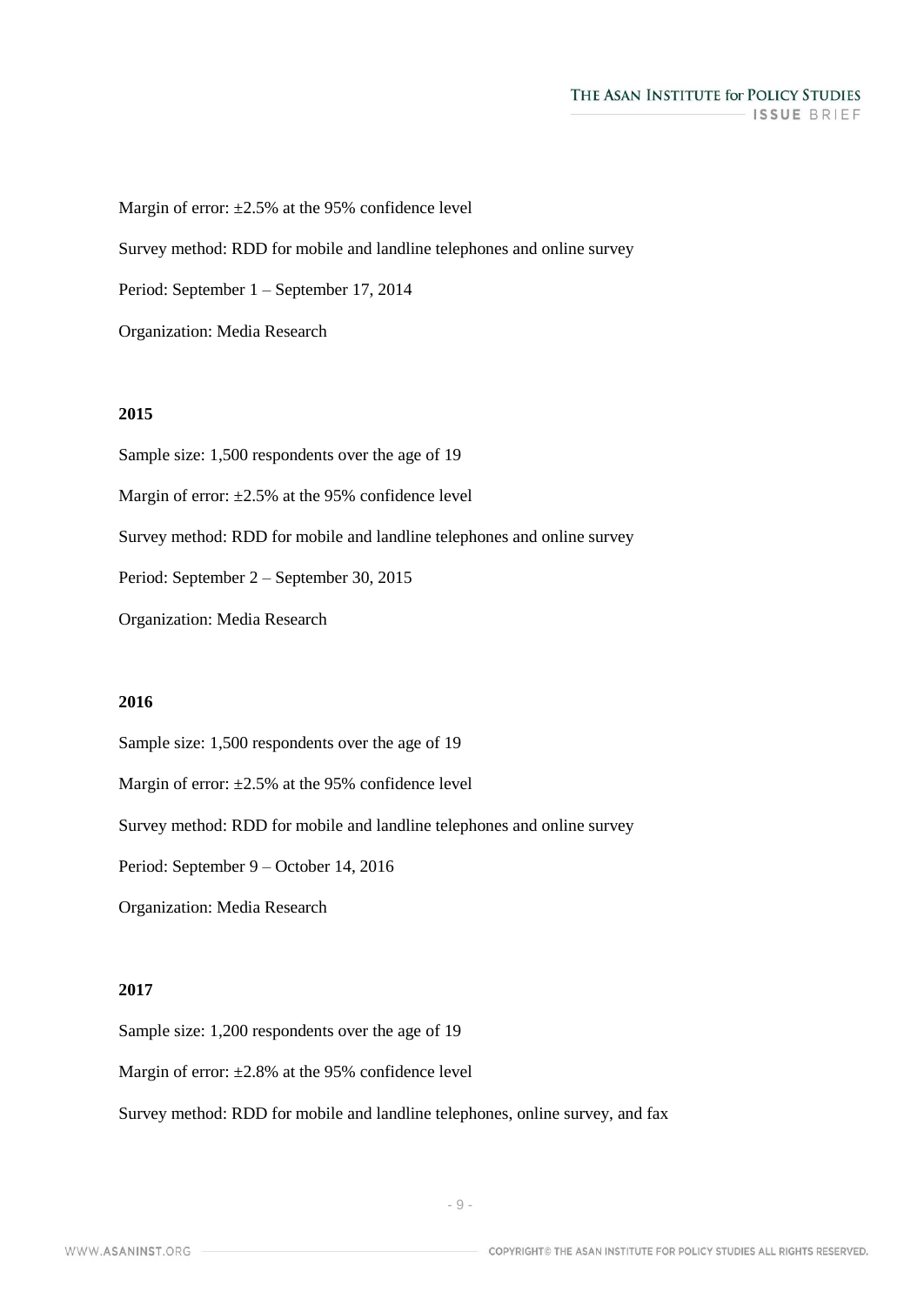Period: October 19 – November 14, 2017

Organization: Kantar Public

#### **2018**

Sample size: 1,500 respondents over the age of 19

Margin of error:  $\pm 2.8\%$  at the 95% confidence level

Survey method: RDD for mobile and landline telephones and online survey

Period: November 8 – December 5, 2018

Organization: KSTAT Research

<sup>1</sup> North Korea chairman Kim Jong-un visited President Xi Jinping in China for four summits in the last ten months. The visits in 2018 were all related to the first U.S.-North Korea summit. The first summit held on March 25 – 28, 2018 was to discuss cooperation on denuclearization measures. The second and third summits (May  $7 - 8$  and June  $19 - 20$ ) were held before and after the U.S.-North Korea summit and Chairman Kim briefed the summit results to President Xi. The fourth summit took place in January 2019 and some speculate that the next summit will take place around the second U.S.-North Korea summit.

<sup>&</sup>lt;sup>2</sup> Asan Annual Survey (2010-2018). The answer choices for the survey question that asked the likelihood of North Korea giving up its nuclear weapons were "extremely high," "moderately high," "moderately low," and "extremely low." When analyzing the data, we generated dichotomous variables. To see the detailed analysis, please refer to the appendix below.

<sup>3</sup> Asan Poll (Mar. 21-22, 2018; Jun. 18-20, 2018; Jan. 7-9, 2019).

The survey question in Table 1 asks, "How many years do you think it will take for North Korea to denuclearize?" This table is an analysis of the open responses by survey respondents. For those who provided a timeframe for denuclearization, their results were categorized as "will denuclearize" while those who denied denuclearization would occur were categorized as "will not denuclearize." Respondents who said they do not know or refused to answer were recoded as "don't know/refused to answer" for the data analysis.

<sup>4</sup> Asan Poll (Mar. 21-22, 2018; June 19-20, 2018; Jan. 7-9, 2019).

<sup>5</sup> Asan Poll (Jan. 7-9, 2019).

The survey questions asked respondents whether North Korea would denuclearize and favorability ratings toward the U.S. and North Korea. Responses "don't know" and "refused to answer" were considered missing values and excluded from the data when conducting the analysis.